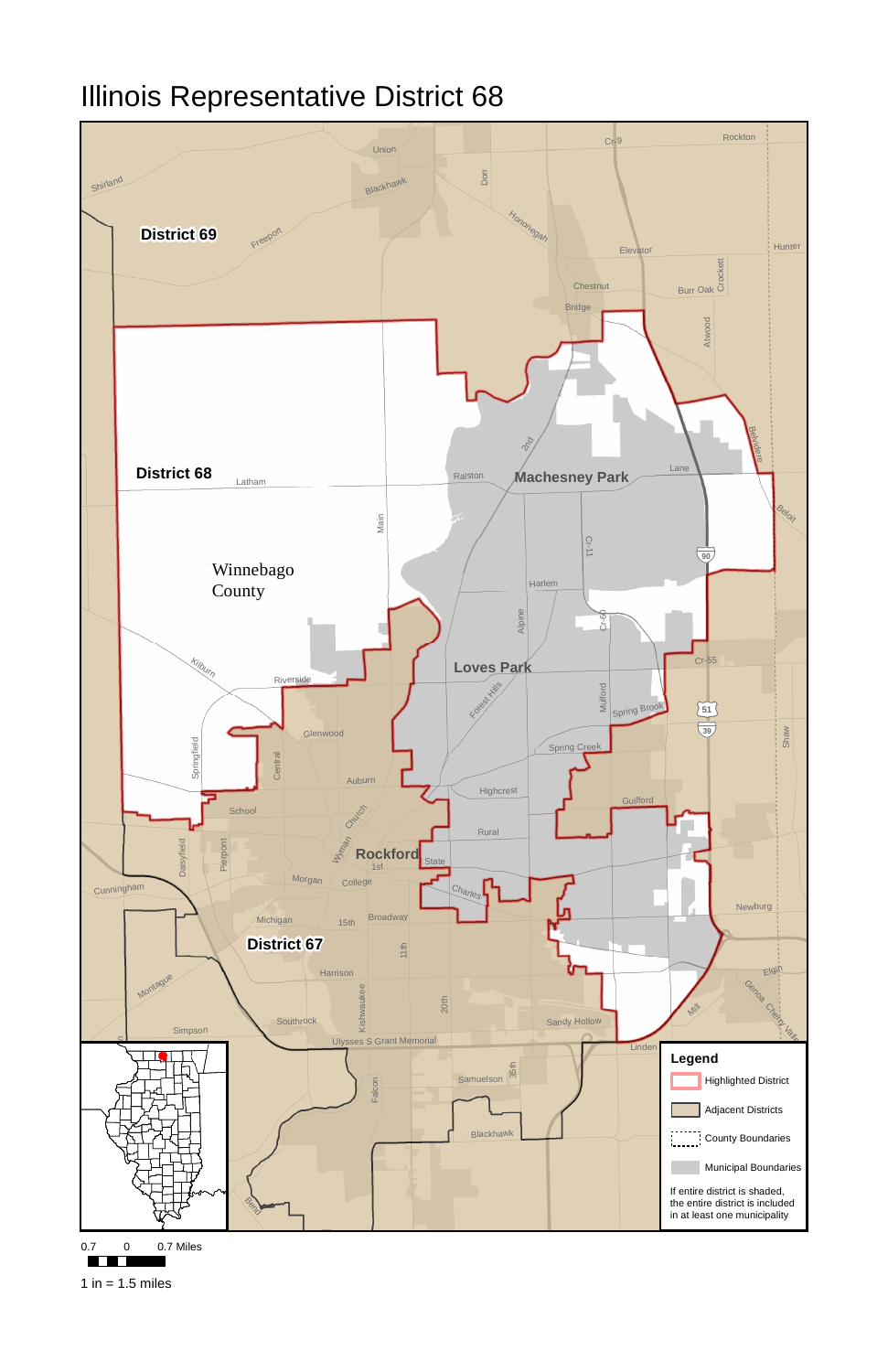## Representative District  $68$

(Entirely within Winnebago County) Representative District 68 shall include that part of Illinois beginning at the northwest corner of Owen Twp (Winnebago County), thence east along the Owen / Rockton Twp border to the Roscoe Twp border, thence south along the Roscoe / Owen Twp border to Gleasman Rd, thence east along Gleasman Rd to Forest Ridge Rd, thence south along Forest Ridge Dr to Harlem Twp, thence northeast and east along the Harlem / Roscoe Twp border to I-39 / I-90, thence south along I-39/I-90 to Swanson Rd, thence east along Swanson Rd to Belvidere Rd, thence south along Belvidere Rd to W. Lane Rd, thence east along W. Lane Rd to the Caledonia Twp border, thence south along the Caledonia / Harlem Twp border to Argyle Rd, thence southwest along Argyle Rd to Harlem Rd, thence west along Harlem Rd to I-39/I-90, thence south along I-39/I-90 to the Rockford Twp border, thence west along the Harlem / Rockford Twp border to Bell School Rd, thence south along Bell School Rd to Rock Valley Pky, thence west along Rock Valley Pky to McFarland Rd, thence south along McFarland Rd to a point approximately 125 feet past Meadow Trace, thence southwest for approximately 140 feet to N. Perryville Rd, thence south along N. Perryville Rd to Spring Brook Rd, thence west along Spring Brook Rd to N. Mulford Rd, thence south along N. Mulford Rd to Spring Creek Rd, thence west along Spring Creek Rd to Shaw Woods Dr, thence south along Shaw Woods Dr to Roanoke Rd, thence west along Roanoke Rd to Silverthorn Dr, thence continuing west along Silverthorn Dr to Madron Rd, thence south along Madron Rd to Arbutus Rd, thence continuing south for approximately 865 feet, thence west for approximately 680 feet, thence south for approximately 1010 feet to Guilford Rd, thence west along Guilford Rd to approximately 80 feet west of the west border of Section 21, T44N, R2E (3rd principal meridian), thence south running parallel to the west border of Section 21, T44N, R2E (3rd principal meridian) to the southwest corner of NW ¼ of Section 21, T44N, R2E (3rd principal meridian), thence east along the south border of NW ¼ of Section 21, T44N, R2E (3rd principal meridian) for approximately 2900 feet, thence north for approximately 250 feet to Inverness Dr, thence east along Inverness Dr for approximately 250 feet, thence south for approximately 250 feet, thence east for approximately 1710 feet to Donna Dr, thence north along Donna Dr to its terminus,

thence east for approximately 400 feet to N. Mulford Rd,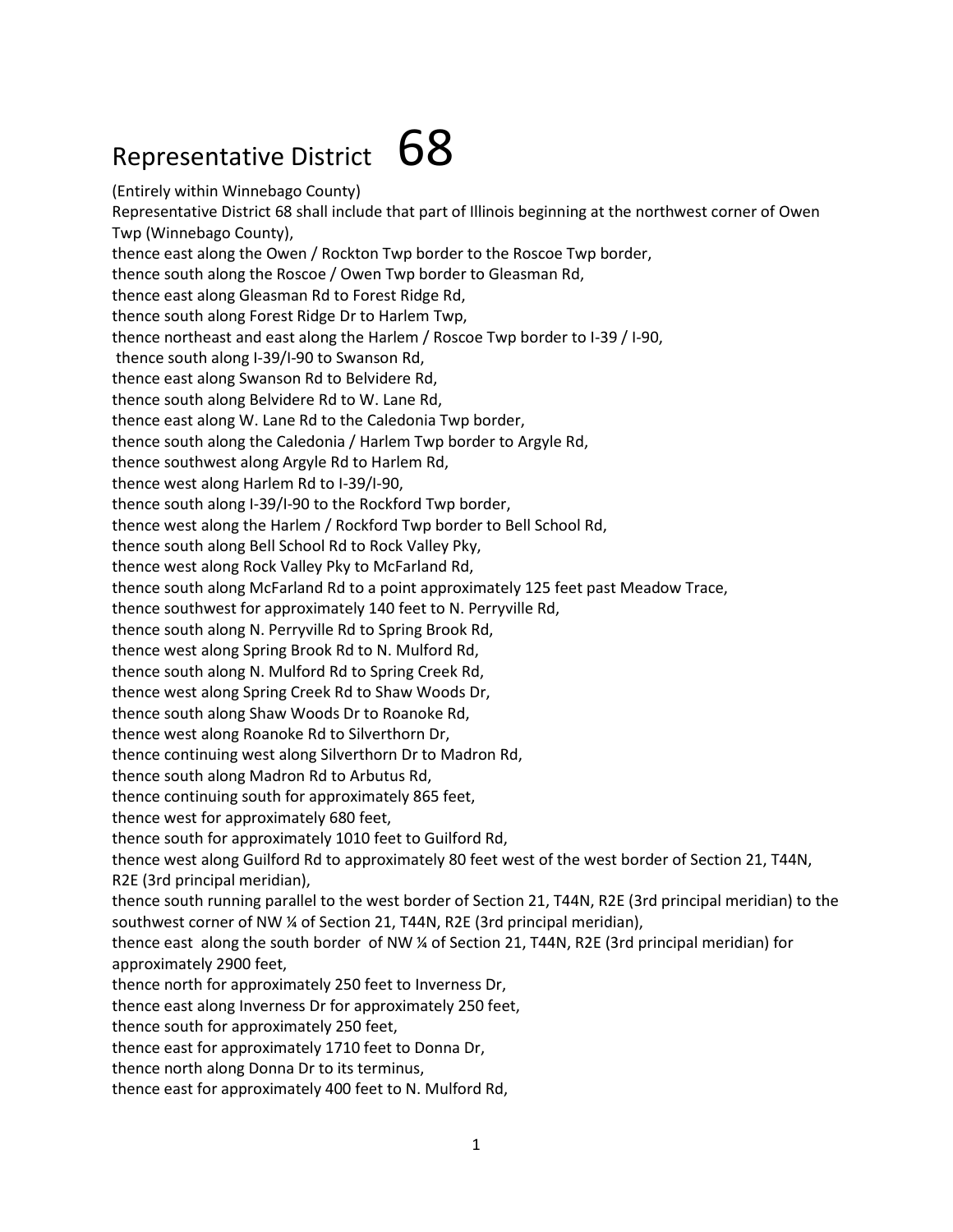thence north along N. Mulford Rd to Guilford Rd, thence east along Guilford Rd to N. Perryville Rd, thence south along N. Perryville Rd to Crimson Ridge Dr, thence east along Crimson Ridge Dr to Fox Chase Ln, thence north along Fox Chase Ln to Centennial Trail, thence east along Centennial Trail to Tulip Ln, thence northeast along Tulip Ln to Marigold Circle, thence southwest along Marigold Circle to Golden Rod Ln, thence east along Golden Rod Ln to N. Bell School Rd, thence south along N. Bell School Rd for approximately 75 feet, thence east for approximately 1430 feet to I-39/I-90, thence south along I-39/I-90 to E. State St, thence west along E. State St to S. Bell School Rd, thence south along S. Bell School Rd for approximately 810 feet, thence east for approximately 1100 feet to Tower Dr, thence southeast for approximately 520 feet to I-39/I-90, thence south along I-39/I-90 to I-39, thence southwest along I-39 to S. Mulford Rd, thence north along S. Mulford Rd to the Chicago & Northwestern rail line, thence west approximately 1500 feet along the Chicago & Northwestern rail line, thence north approximately 3300 feet to Harrison Av approximately 130 feet west of Wendy Ln, thence west approximately 1500 feet along Harrison Av, thence north approximately 680 feet, thence west approximately 1150 feet, thence south approximately 825 feet Harrison Av, thence west approximately 200 feet to Mariposa Dr (extended), thence north approximately 200 feet along Mariposa Dr (extended) and Mariposa Dr, thence west approximately 170 feet, thence north approximately 600 feet, thence southeast approximately 125 feet, thence north approximately 275 feet, thence northwest approximately 300 feet, thence north approximately 485 feet to Florence St, thence west along Florence St to Forest View Rd, thence north along Forest View Rd to Charles St, thence northwest along Charles St to Warren Rd, thence north along Warren Rd to Newburg Rd, thence southeast for approximately 245 feet, thence south for approximately 250 feet to Sovereign Blvd, thence east along Sovereign Blvd to its terminus, thence south for approximately 260 feet, thence east for approximately 100 feet, thence south for approximately 330 feet, thence east for approximately 100 feet to Hillcrest Rd, thence north along Hillcrest Rd to Sovereign Blvd, thence east along Sovereign Blvd for approximately 220 feet, thence north for approximately 370 feet to Newburg Rd, thence east along Newburg Rd to Charlotte Dr,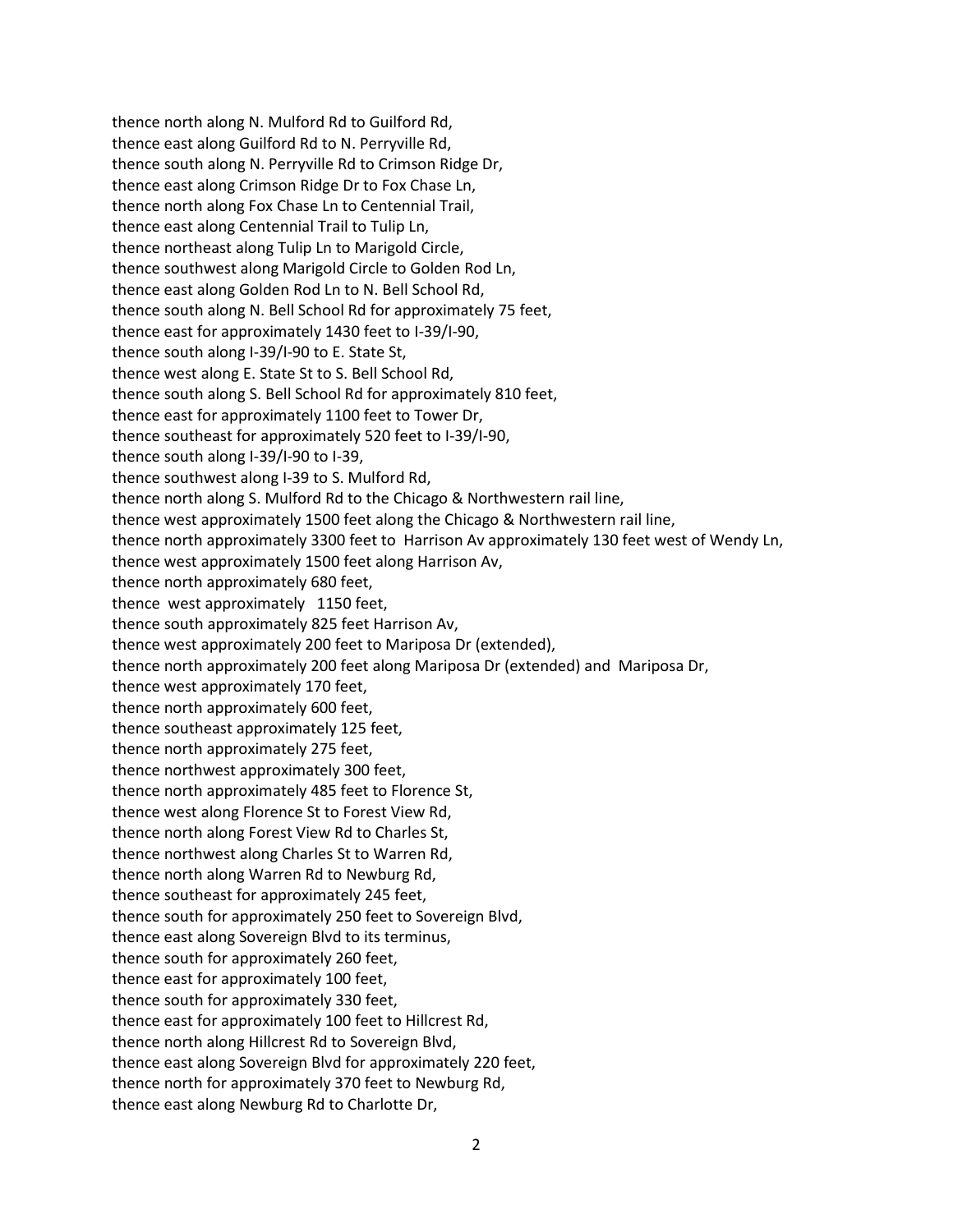thence north along Charlotte Dr to David Dr, thence west along David Dr to Eastview Rd, thence south and west along Eastview Rd to Easton Pky, thence north along Easton Pky to Eastwood Ln, thence east along Eastwood Ln to Woodridge Dr, thence north along Woodridge Dr to Javelin Dr, thence east along Javelin Dr to S. New Towne Dr, thence north along S. New Towne Dr to E. State St, thence west along E. State St to S. Alpine Rd, thence south along S. Alpine Rd to Larson Av, thence west along Larson Av to Hawthorne Av, thence north along Hawthorne Av to Harney Ct, thence west along Harney Ct to Fairview Av, thence north along Fairview Av to Shirley Rd, thence west along Shirley Rd to Catalpa Ct, thence continuing west along Catalpa Ct to  $29<sup>th</sup>$  St, thence south along 29th St to Wind Point Dr, thence east along Wind Point Dr to Glendale Av, thence south along Glendale Av to Charles St, thence northwest along Charles St to 30th St, thence south along 30th St to Broadway, thence west along Broadway to 22nd St, thence north along 22nd St to a point approximately 100 feet south of 10th Av, thence west northwest for approximately 380 feet to 21st St, thence north along 21st St to 10th Av, thence west along 10th Av to 13th St, thence north along 13th St to Charles St, thence east along Charles St to 14th St, thence north along 14th St to Hutchins Av, thence east along Hutchins Av to S. Chicago Av, thence north along S. Chicago Av to 3rd Av, thence east along 3rd Av to Washington St, thence north along Washington St to 2nd Av, thence east along 2nd Av to S. Rockford Av, thence north along S. Rockford Av to E. State St, thence west along E. State St to N. Prospect St, thence north along N. Prospect St to Rural St, thence east along Rural St to N. Chicago Av, thence north along N. Chicago Av to Guilford Rd, thence northeast and east along Guilford Rd to Parkview Av, thence north along Parkview Av to Birchwood Dr, thence west along Birchwood Dr to the intersection of Birchwood Dr and Jacoby Pl, thence west southwest for approximately 135 feet, thence southwest for approximately 440 feet, thence west for approximately 280 feet, thence southwest for approximately 40 feet, thence northwest for approximately 1000 feet to the middle of the Rock River, thence northeast along the Rock River to Auburn St,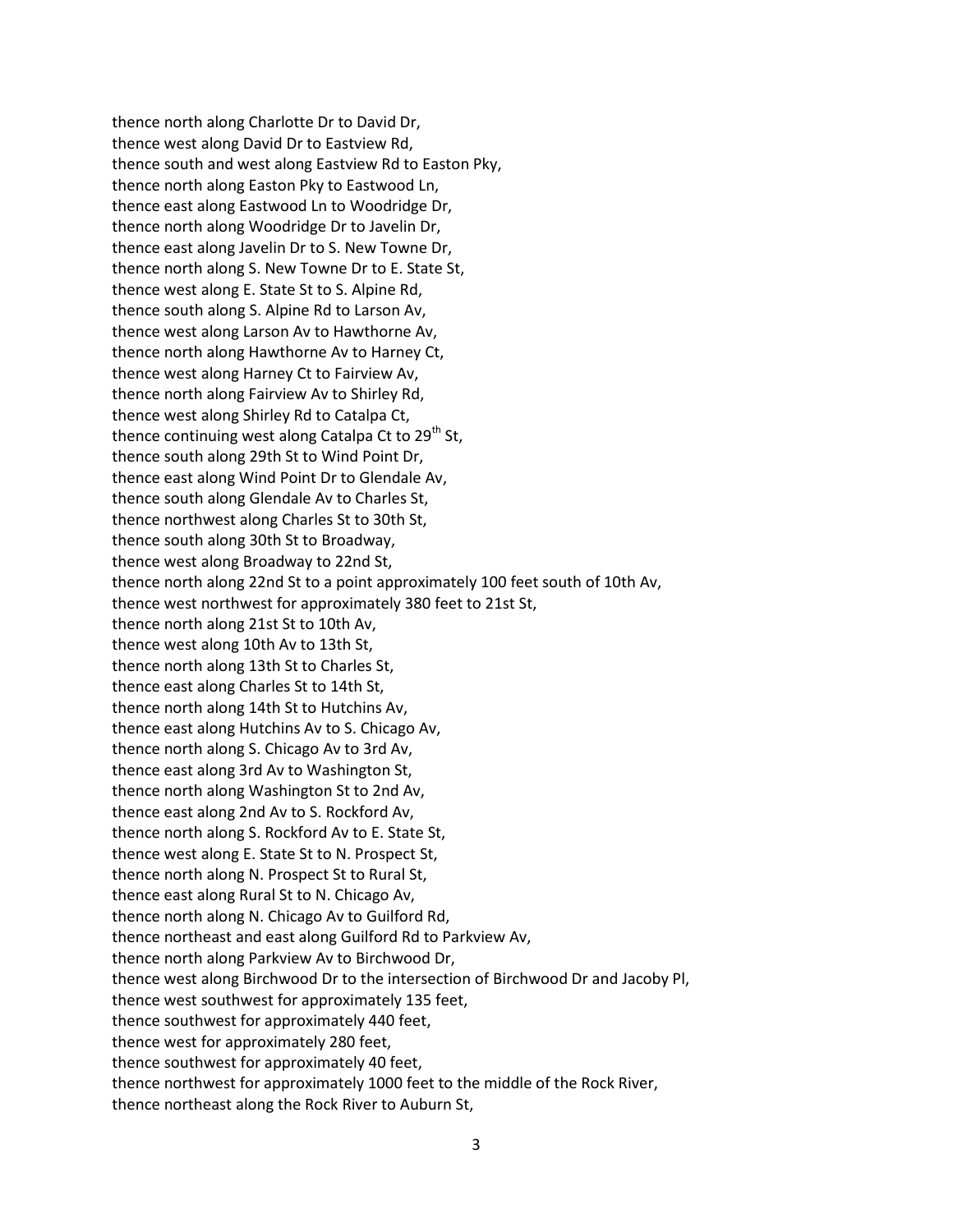thence west along Auburn St to Logan St, thence north along Logan St to Cottage Grove Av, thence east along Cottage Grove Av to the alley between Douglas St and Melrose St, thence north along the alley between Douglas St and Melrose St to Fulton Av, thence west along Fulton Av to N. Main St, thence north along N. Main St to the Soo rail line, thence northeast along the Soo rail line to W. Riverside Blvd, thence east along W. Riverside Blvd to the Rock River, thence north along the Rock River to Bauer Pkwy, thence west along Bauer Pkwy to N. Main Rd, thence south approximately 4000 feet along N. Main Rd, thence west approximately 2600 feet, thence south approximately 2800 feet, thence west approximately 1700 feet to Eagle Dr, thence south along Eagle Dr to W. Riverside Blvd, thence west along W. Riverside Blvd to N. Central Av, thence south along N. Central Av to Kilburn Av, thence northwest along Kilburn Av approximately 1000 feet, thence southwest for approximately 280 feet, thence northwest for approximately 150 feet, thence south for approximately 300 feet to Safford Rd, thence generally west along Safford Rd to North Fork Kent Creek, thence southeast along North Fort Kent Creek for approximately 600 feet, thence east approximately 2300 feet, thence south approximately 2700 feet, thence west approximately 100 feet, thence south approximately 1280 feet to N. Johnston Av, thence continuing south on Johnston Av to the intersection of Johnston Av and Wilshire Av, thence northwest approximately 225 feet, thence south approximately 180 feet, thence west approximately 40 feet, thence north approximately 200 feet, thence west approximately 45 feet, thence south approximately 220 feet, thence west approximately 90 feet, thence south approximately 115 feet to Auburn St, thence west along Auburn St for approximately 560 feet, thence north for approximately 200 feet, thence west for approximately 130 feet, thence south for approximately 200 feet to Auburn St, thence west along Auburn St to N. Springfield Av, thence south along N. Springfield Av for approximately 240 feet, thence east for approximately 230 feet, thence south for approximately 110 feet, thence east for approximately 1030 feet, thence south for approximately 410 feet, thence west for approximately 650 feet, thence south for approximately 430 feet,